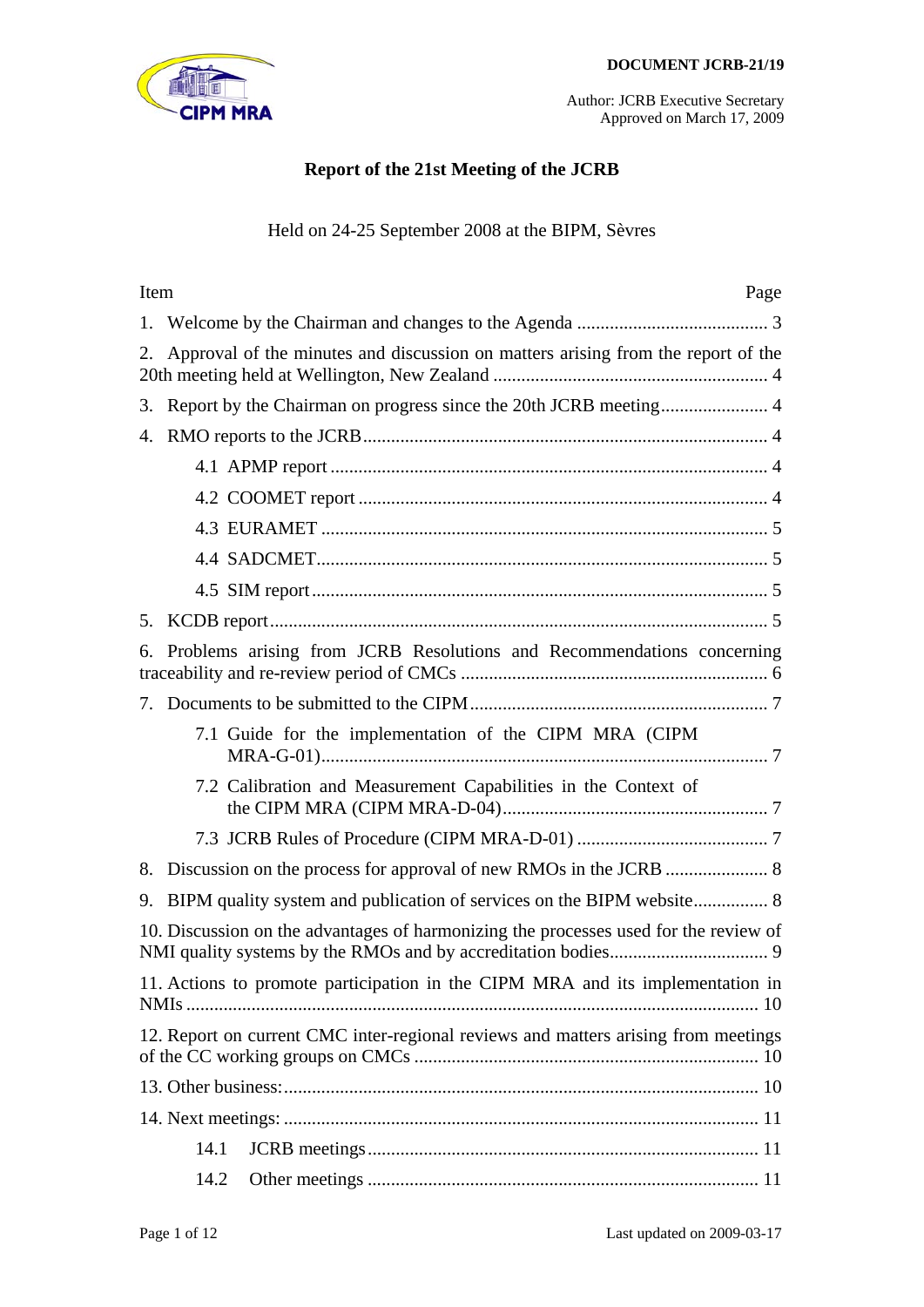### **DOCUMENT JCRB-21/19**

| <b>Author: JCRB Executive Secretary</b> |
|-----------------------------------------|
| Approved on March 17, 2009              |
|                                         |
|                                         |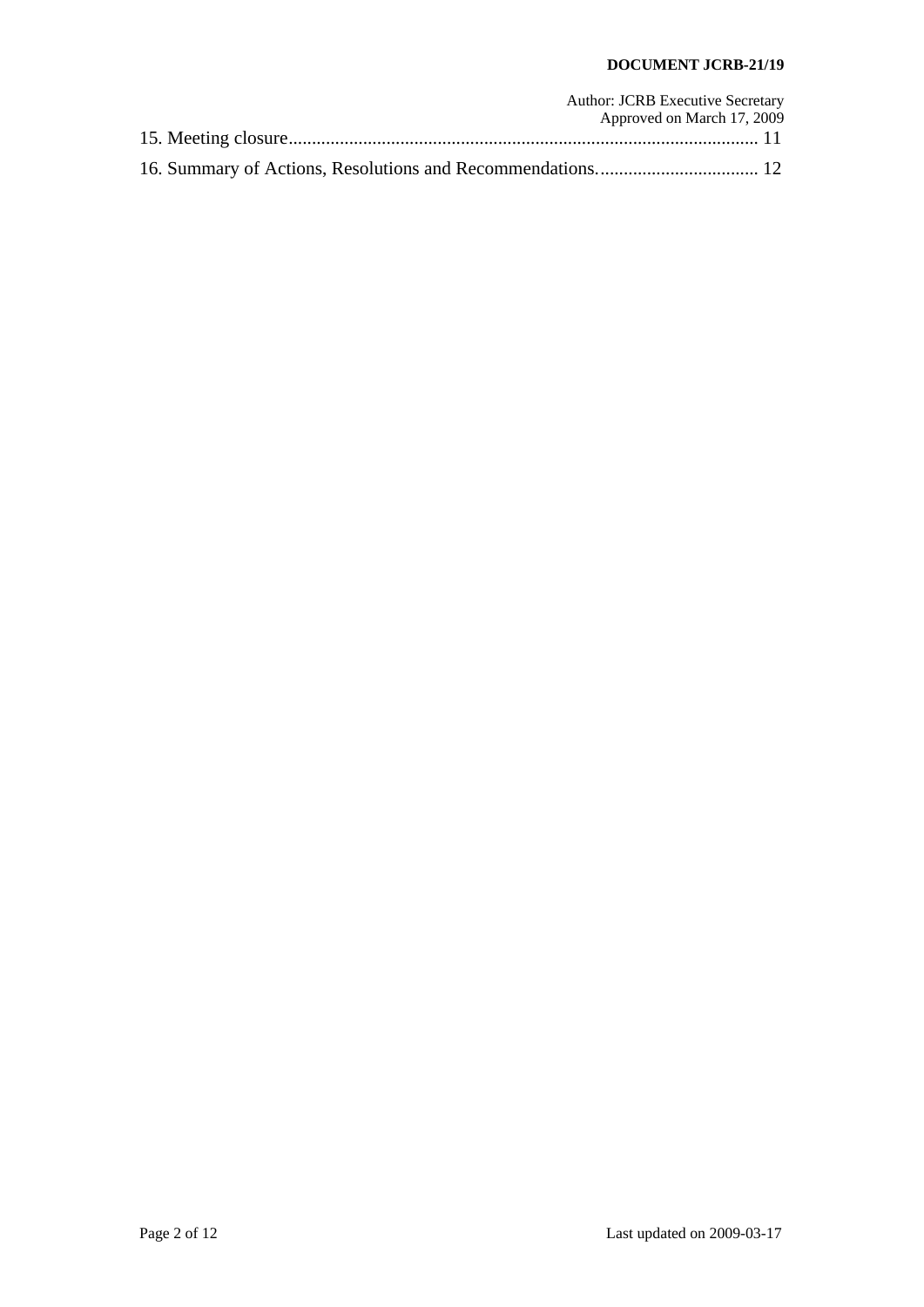# **Participants**

### **BIPM-CIPM**

#### **Delegations**

# <span id="page-2-0"></span>**1. Welcome by the Chairman and changes to the Agenda**

The Chairman welcomed the delegates to the BIPM and asked the participants to introduce themselves. The Chairman proposed to include item 12 of the agenda under item 3, Report of the Chairman. The Chairman then invited changes to the Agenda. The Agenda was approved with no further changes.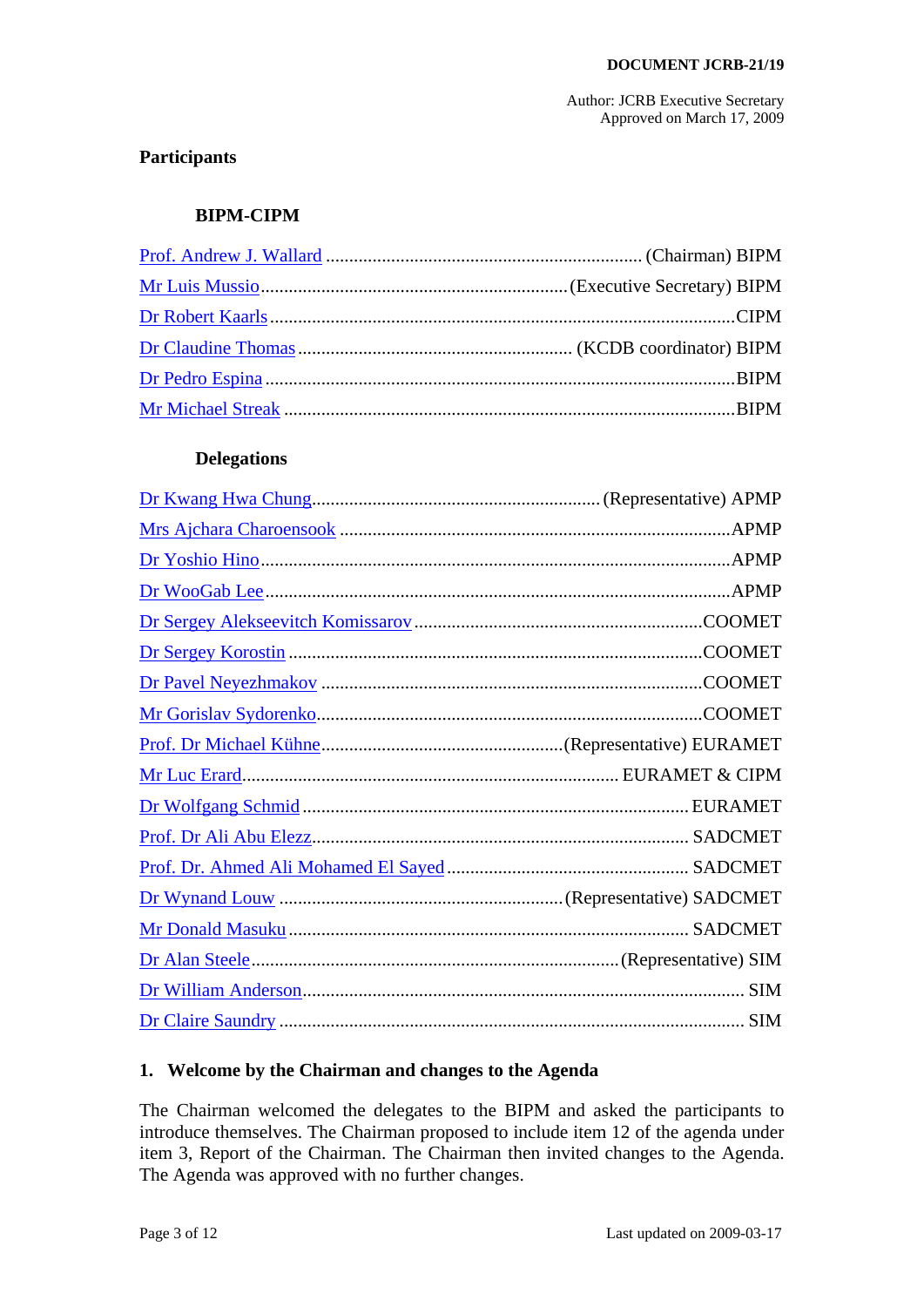# <span id="page-3-0"></span>**2. Approval of the minutes and discussion on matters arising from the report of the 20th meeting held at Wellington, New Zealand**

R. Kaarls pointed out that item 9.2 should include "assign values to in-house reference materials", and also asked for an amendment to the text under item 10.1. With these two amendments the minutes of the 20th meeting were approved.

The Executive Secretary then presented an update of the status of actions pending from the 20th meeting. On Action 20/2, he noted that communication of the COOMET delegate to the CCTF CMCWG was still pending.

No further comments were made.

### <span id="page-3-1"></span>**3. Report by the Chairman on progress since the 20th JCRB meeting**

See document [JCRB 21.03](http://www.bipm.org/cc/JCRB/Restricted/20/20.02.Chairman_Report.ppt).

A. Steele requested additional information on whether or not the countries that do not have CMCs have participated in regional activities. C. Thomas and L. Mussio informed him that this information is already available in the BIPM KCDB website.

# <span id="page-3-2"></span>**4. RMO reports to the JCRB**

# **4.1 APMP report**

<span id="page-3-3"></span>The APMP report ([JCRB 21.04\(2\)\)](http://www.bipm.org/cc/JCRB/Restricted/20/20.14.2.APMP_report.zip) was presented by K.H. Chung.

R. Kaarls asked whether designated institutes in APMP are considered full members or not.K .H. Chung replied that designated institutes could indeed be full members, but pointed out that there is only one vote per country. The chairman asked about the status of KRISS' QS as the APMP report mentions that it has ISO 9001 certification but there is no reference to ISO/IEC 17025.

K.H. Chung explained that this ISO 9001 applies only for the administrative part of the KRISS operations, but the technical part relies on peer reviews assessments. KRISS has self-declared compliance with ISO/IEC 17025.

The APMP delegation clarified that accreditation is not mandatory in the APMP, and self-declaration is also permitted. R. Kaarls suggested that the report should include a listing of the self-declarations and compliance with ISO/IEC 17025; otherwise it may seem that the NMI does not have this standard implemented.

# **4.2 COOMET report**

<span id="page-3-4"></span>The COOMET report ([JCRB 21.04\(3\)](http://www.bipm.org/cc/JCRB/Restricted/20/20.14.3.COOMET_report.pdf)) was presented by S. Korostin.

The chairman asked if the software for COOMET certificates (see page 3 in the COOMET report), has the option to include the CIPM MRA logo. S. Korostin replied tbat it will be an option A.Wallard then asked about the COOMET designation systems and its compliance with the CIPM MRA requirement to only have one institute per metrology area. S. Korostin replied that only the highest level institute will have CMCs in a given metrology area in compliance with the CIPM MRA rules.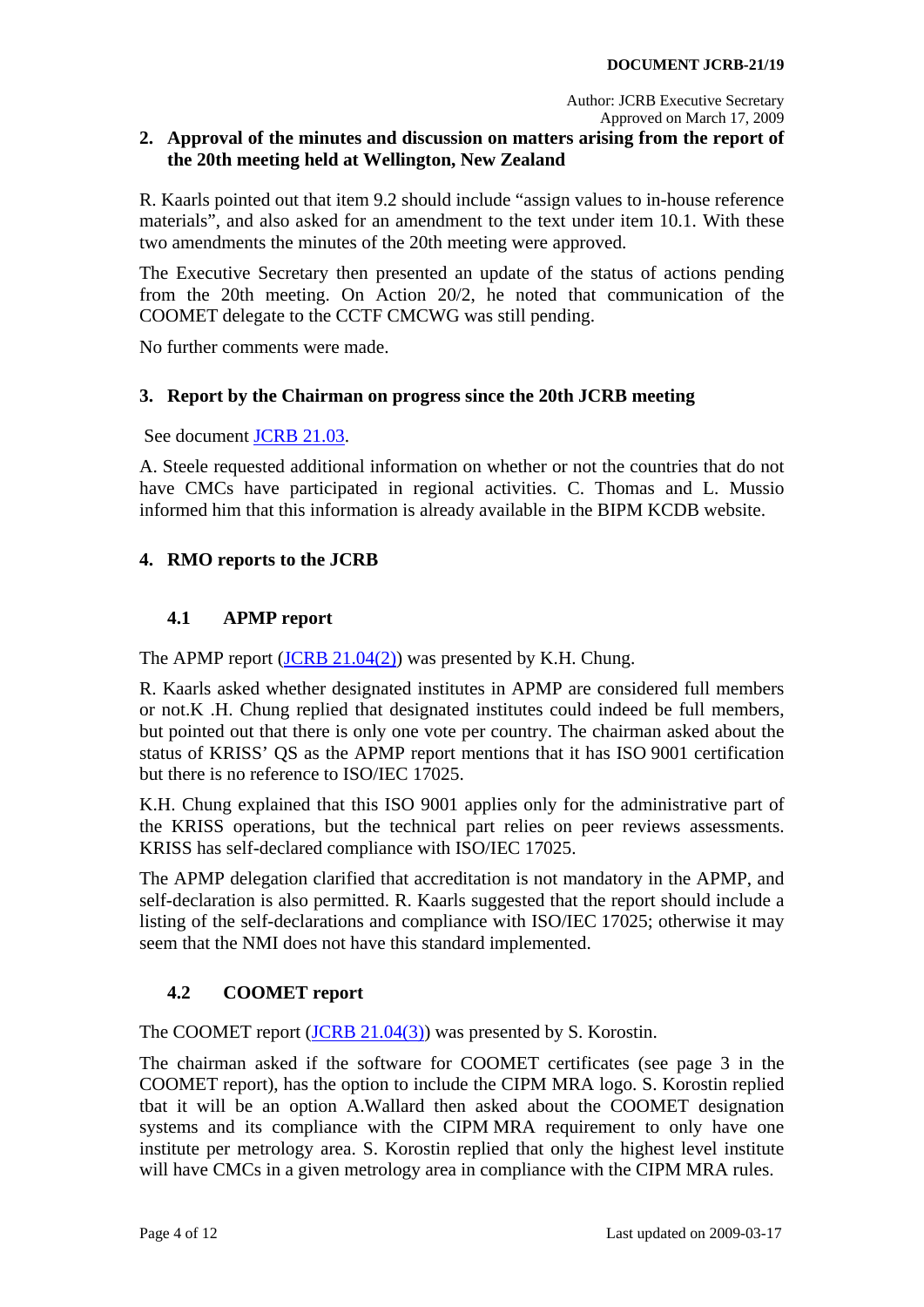R. Kaarls asked for clarification of the term "umbrella designation" (see page 2 in the COOMET report). S. Korostin explained the procedure. It was considered that the "umbrella designation" is equivalent to the procedure used in many countries where the NMI is an institution without its own laboratories and who designates the participants in the CIPM MRA (e.g., Chile).

# **4.3 EURAMET**

<span id="page-4-0"></span>The EURAMET report [\(JCRB 21/04\(4\)](http://www.bipm.org/cc/JCRB/Restricted/20/20.14.4.EURAMET_report.zip)) was presented by M. Kühne.

L. Mussio asked the EURAMET delegation to contact the NMIs that have not sent the BIPM their official communications about changes in designations. C. Thomas pointed out that this problem is particularly important in the case of Denmark. The EURAMET delegation will take actions to solve this problem.

# **4.4 SADCMET**

<span id="page-4-1"></span>The SADCMET report ([JCRB 21/04\(5\)](http://www.bipm.org/cc/JCRB/Restricted/20/20.14.5.SADCMET_report.pdf)) was presented by D. Masuku.

The structure of the RMO AFRIMETS was presented. The chairman asked about the structure in AFRIMETS for the review of NMI QS. W. Louw explained that the structure of technical committees is basically the same as that of SADCMET, but the QS review is still under preparation. He added that during the last General Assembly, AFRIMETS approved the option of self declaration.

The chairman noted that establishment of the QS review process was important for the approval of AFRIMETS as an RMO within the scope of the CIPM MRA by the CIPM.

# **4.5 SIM report**

<span id="page-4-2"></span>The SIM report ([JCRB 21/04\(6\)\)](http://www.bipm.org/cc/JCRB/Restricted/20/20.14.6.SIM_report.pdf) was presented by A. Steele.

L. Mussio asked if it would be acceptable for SIM to include the chairpersons of the technical subgroups in the contact list of the JCRB review process. The proposal was accepted by the SIM delegation.

# <span id="page-4-3"></span>**5. KCDB report**

The KCDB report (JCRB 21/05) was presented by C. Thomas.

C. Thomas explained that there are CMCs that have been greyed-out for more than three years and in her opinion it should be decided for how long CMCs can remain in this status before being permanently deleted from the KCDB. After a short discussion is was agreed that the RMOs will report on the current status of their greyed-out CMCs.

<span id="page-4-4"></span>**Action 21/1 The RMOs will include the status of their greyed-out CMCs in their reports to the 22nd JCRB.**   *Responsible: RMOs*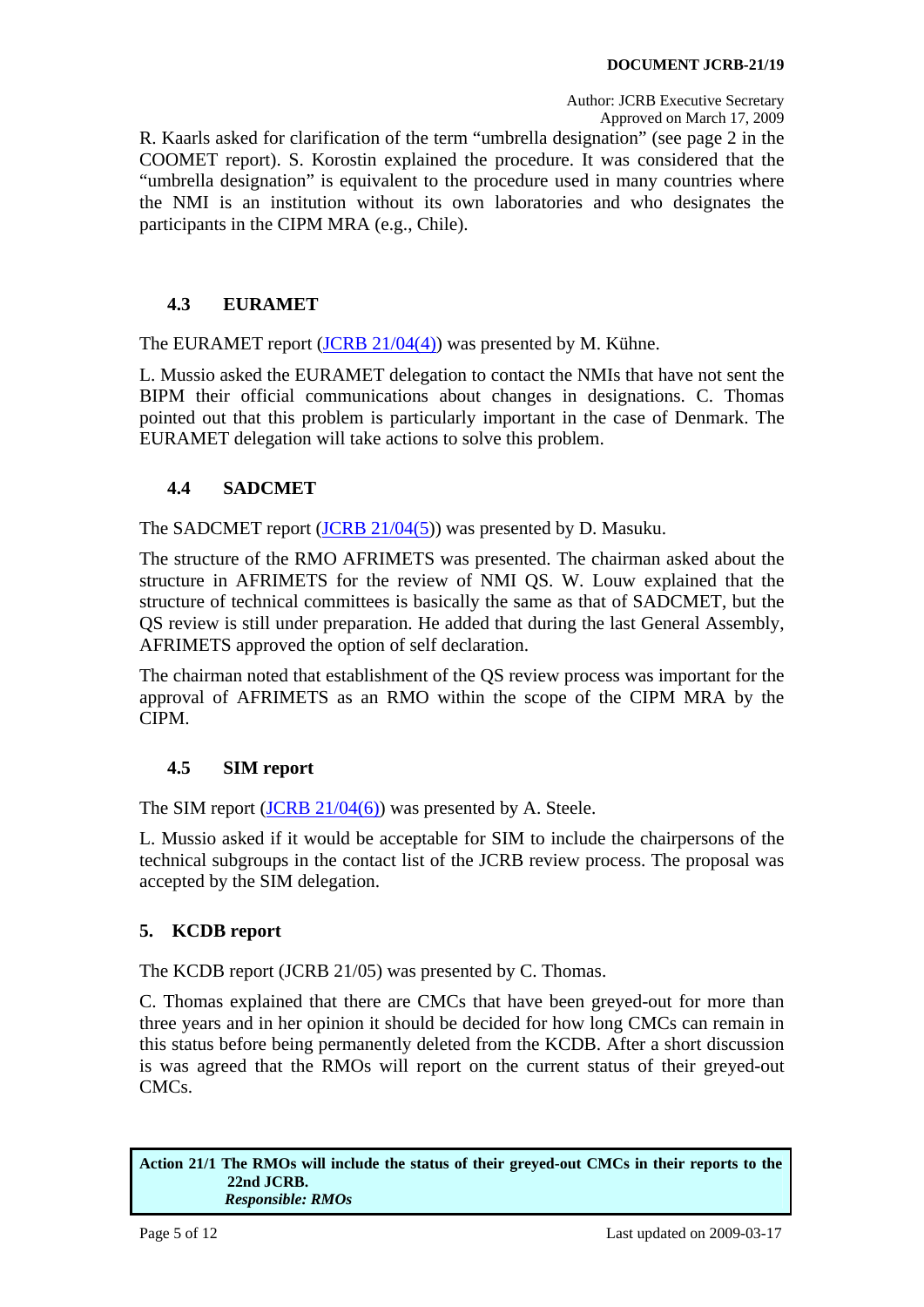C. Thomas remarked on the importance of submitting CMCs according to the established procedures and asked the delegations to stress this point to their membership. A. Steele asked if it would be possible to have access to the statistics presented in the KCDB report, which would be very useful for planning actions in the RMOs. C. Thomas showed where in the KCDB website the file with the statistics can be downloaded. C. Thomas also stressed the importance of registering comparisons, noting the example of COOMET, who has registered many comparisons since the last JCRB meeting.

C. Thomas announced the 14th International Congress of Metrology (22-25 June 2009), organized by the LNE, will include a session on the 10th anniversary of the CIPM MRA. The Chairman asked the RMOs if they could provide success histories about how the use of the KCDB has improved their capabilities or has helped resolve a trade dispute to be presented during the upcoming congress. C. Thomas thanked L. Mussio for his cooperation with the KCDB office.

### <span id="page-5-0"></span>**6. Problems arising from JCRB Resolutions and Recommendations concerning traceability and re-review period of CMCs**

L. Mussio presented document JCRB 21.06, showing the problems due to:

- previous resolutions on traceability and the different criteria accepted for traceability;
- the way traceability is expressed in the corresponding column of the submitted and published CMCs.

He also showed examples of CMCs that should be reviewed due to errors in the values.

The Chairman suggested that the JCRB first discuss its Resolutions on traceability. M. Kühne expressed the view that all the CIPM MRA participants have learned as a consequence of the implementation process, and the last resolution is based in the experience gained over the last ten years. He proposed that the last Resolution on this subject (Resolution JCRB 19/4) be maintained. A. Steele supported this position. He also proposed that the traceability statements on the CMCs be reviewed during the five-yearly QS review. R. Kaarls also supported this position, noting that this is also what is stated in the CIPM MRA itself. He gave the example of Chemistry, where it is extremely important to assure traceability and this is not possible through accredited laboratories.

L. Erard proposed to have a clear guide on how to express traceability. M. Kühne stated that the traceability mentioned in JCRB Resolution 19/4 should be direct to an NMI with approved CMCs. S. Korostin asked for opinions on how the traceability should be demonstrated and how it should be expressed in the corresponding columns of the CMC files. M. Kühne said that the requirement is that traceability be established by a calibration certificate for the reference standard issued by an NMI with approved CMCs. A. Steele agreed and pointed out that the Resolution 19/4 is explicit in this requirement.

A short discussion followed about clause number 3 of the Resolution. The Chairman commented that by maintaining this Resolution, the JCRB may be imposing a burden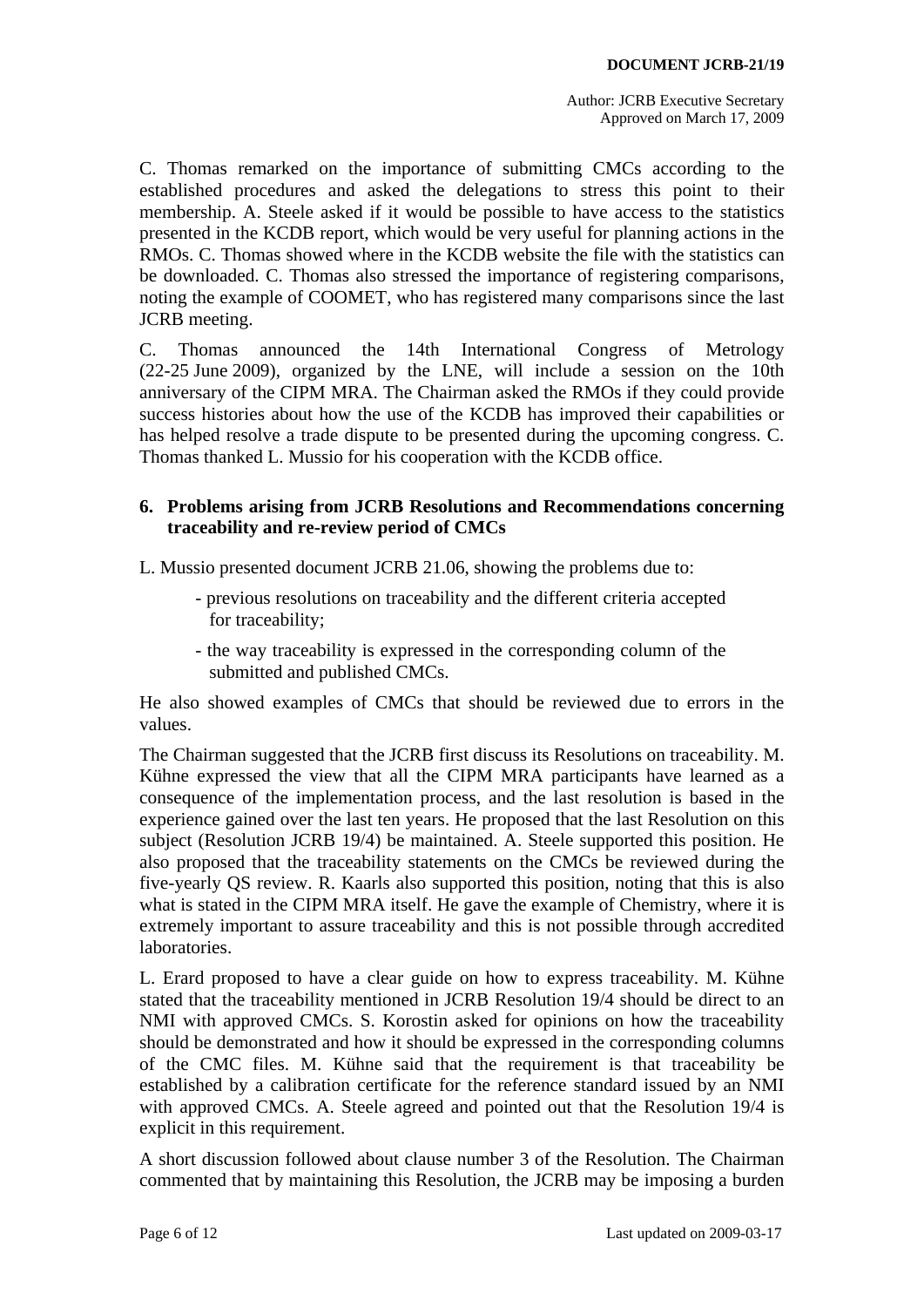particularly in small NMIs. The Executive Secretary asked what should be done about the CMCs that are already in the KCDB. W. Anderson proposed to maintain them and resolve the problem during the periodical QS review. R. Kaarls agreed with the proposal. A. Charoensook requested that a clear statement be made about the contents needed for a declaration of traceability.

Concerning the technical review of CMCs, L. Mussio commented that some CCs are already taking action on this. A. Steele commented that asking the CCs to carry out the re-review of all CMCs would be an impossible task, and proposed to leave the task to the QS review. He noted that there should also be actions due to "external" discoveries of potential mistakes. M. Kühne expressed the view that this work should be done in the RMOs and it is up to the RMOs to tailor their own processes. R. Kaarls expressed the view that it is not clear who does what, whether the RMOs or the CCs will carry out the re-reviews. A. Steele proposed to consult the CC groups that are working on this subject.

The following Resolutions and Actions were approved.

<span id="page-6-5"></span><span id="page-6-4"></span>

| Action 21/2 The BIPM will consult the CCs on the particular procedures used, or proposed, for<br>the re-review of CMCs and report to the next JCRB meeting. Responsible:<br><b>Executive Secretary</b>                                                                                                       |
|--------------------------------------------------------------------------------------------------------------------------------------------------------------------------------------------------------------------------------------------------------------------------------------------------------------|
| Action 21/3 Prepare a guideline with instructions for the declarations of traceability in the CMC<br>submissions. This guideline will be included in a future version of the document "<br>Calibration and Measurement Capabilities in the Context of the CIPM MRA"<br>(CIPM MRA - D- 04). Responsible: BIPM |

<span id="page-6-6"></span>**Resolution 21/1 CMCs that do not comply with JCRB Resolution 19/4 will not be greyed-out. The review of the traceability statements of CMCs will be performed by the RMOs in the periodical review of CMCs and QS.** 

# <span id="page-6-0"></span>**7. Documents to be submitted to the CIPM**

#### **7.1 Guide for the implementation of the CIPM MRA (CIPM MRA-G-01)**

<span id="page-6-2"></span><span id="page-6-1"></span>Recommended with comments.

# **7.2 Calibration and Measurement Capabilities in the Context of the CIPM MRA (CIPM MRA-D-04)**

Recommended with comments.

# **7.3 JCRB Rules of Procedure (CIPM MRA-D-01)**

<span id="page-6-3"></span>Recommended.

The reccomended documents will be modified following the comments made by the Joint Committee, and will be presented to the CIPM for approval.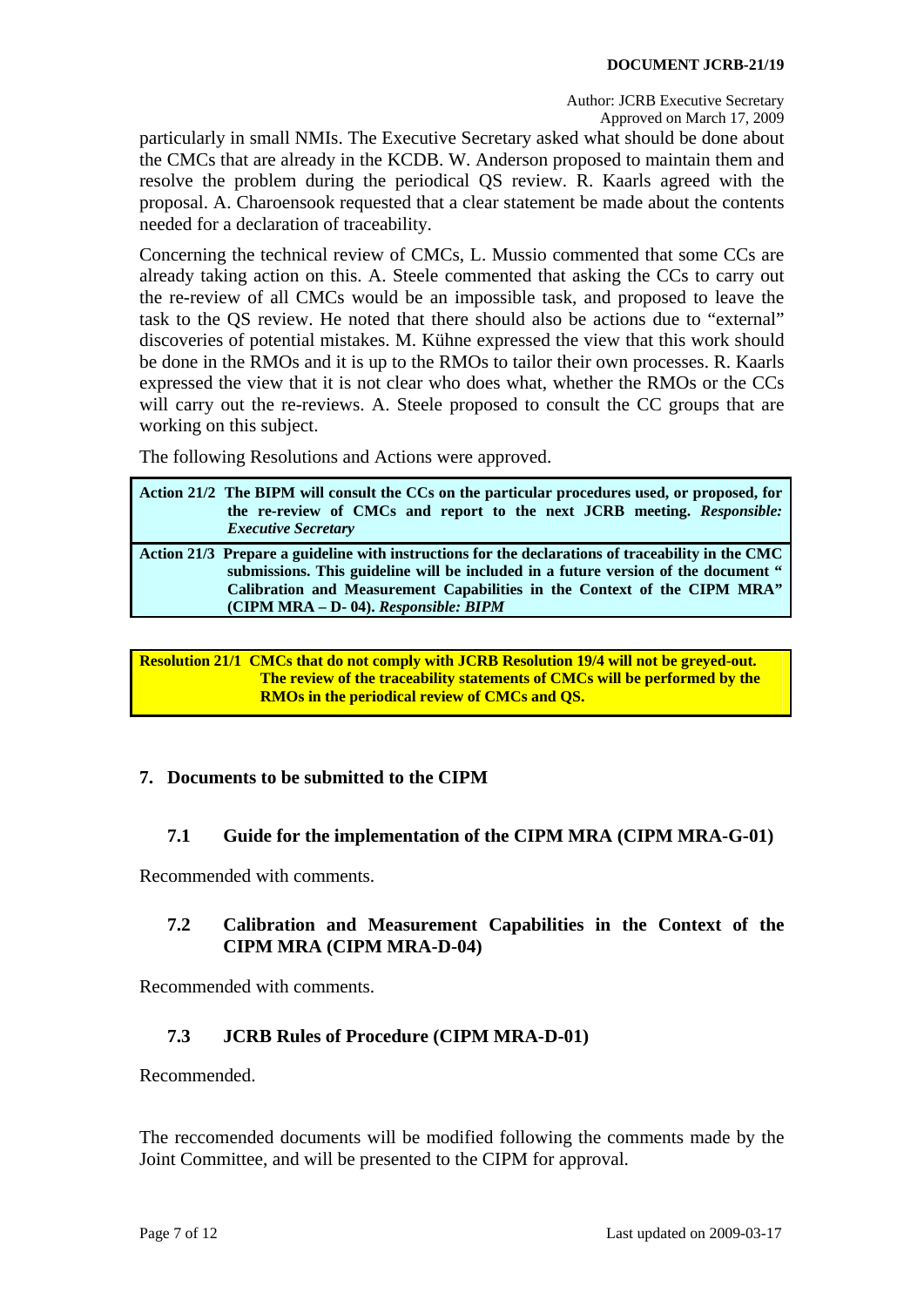#### <span id="page-7-2"></span>**Recommendation 21/1 The JCRB recommends that the CIPM approve document CIPM MRA-G-01, "Guide to the implementation of the CIPM MRA".**

<span id="page-7-3"></span>**Recommendation 21/2 The JCRB recommends that the CIPM approve document CIPM MRA D 04, "CMCs in the context of the CIPM MRA".** 

<span id="page-7-4"></span>**Recommendation 21/3 The JCRB recommends that the CIPM approve document CIPM MRA D 01, "Rules of Procedure for the JCRB", Version 6.** 

#### <span id="page-7-0"></span>**8. Discussion on the process for approval of new RMOs in the JCRB**

Document JCRB 21.09 was tabled for discussion.

It was noted that the term used in section 4, "States that are Members of the BIPM", is a formal legal term and not "Signatories of the Metre Convention". Associates are states or economies associated to the CGPM and thus are not considered as Members of the BIPM. The BIPM document prepared by the legal adviser will be made available for the delegates.

The delegates remarked on the importance of the participation of the JCRB in the RMO approval process. It was agreed that the initial application should be presented to the JCRB for consultation before going to the CIPM.

After discussion on the topic, The Chairman moved to endorse the document and recommend its approval to the CIPM. This motion was approved.

The Chairman presented the letter submitted by W. Louw requesting consideration of AFRIMETS as the expansion of the existing SADCMET. W. Louw reported that AFRIMETS will use the existing structures and the experience of SADCMET will be used in AFRIMETS. Changes in the Working Groups or contact persons will be brought to the attention of the JCRB.

<span id="page-7-5"></span>**Recommendation 21/4 The JCRB recommends that the CIPM approve document CIPM MRA P 01, "Procedure for approval of a new RMO".** 

#### <span id="page-7-1"></span>**9. BIPM quality system and publication of services on the BIPM website**

The Chairman reported on the causes for the delay in the presentation of the BIPM quality system, and informed the JCRB that the role for the coordination of the BIPM QS has been assumed by M. Streak. The Chairman also announced the BIPM's intention to present the QS to a panel of experts in March 2009. Invitations will be extended after the next CIPM meeting.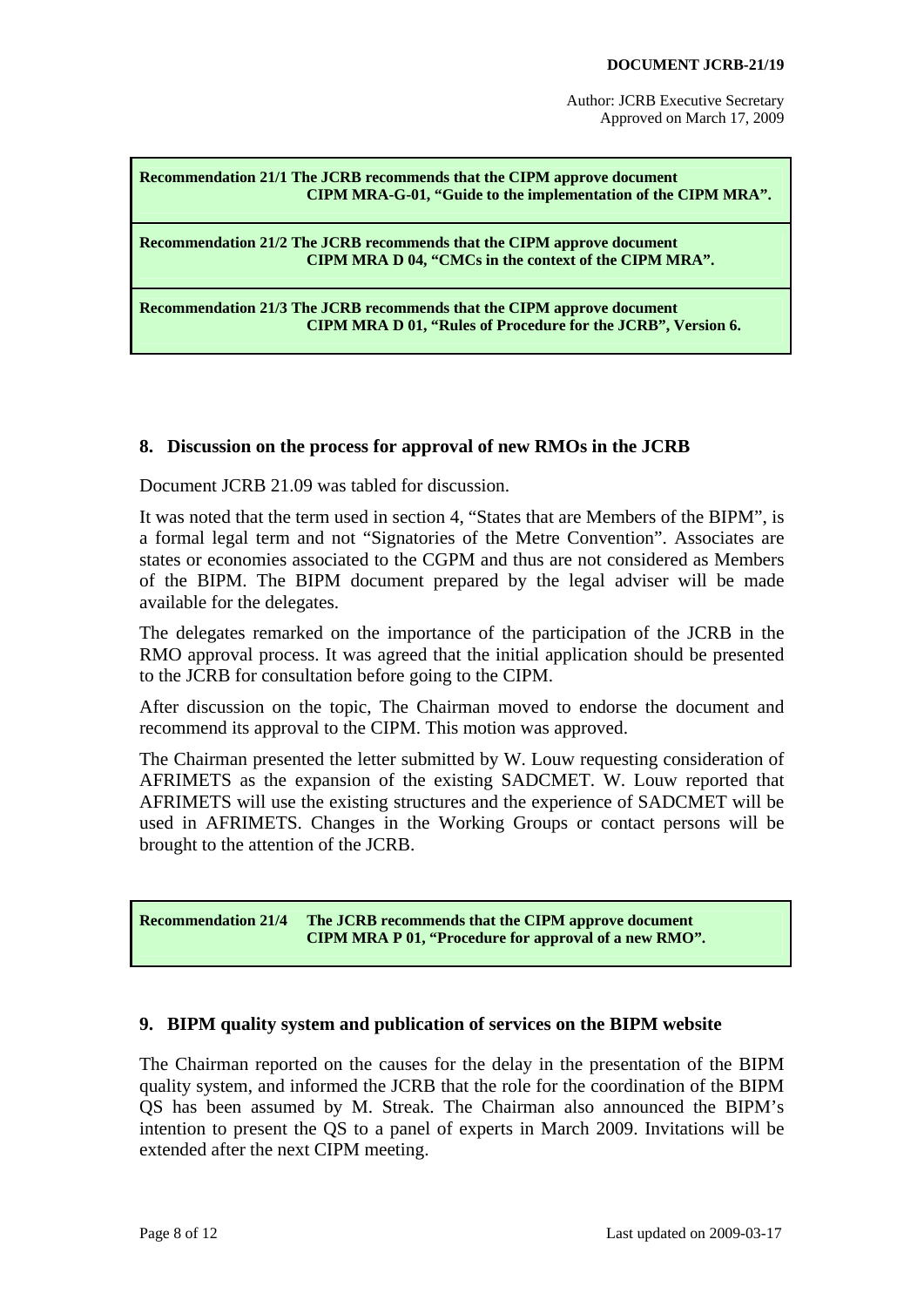On the publication of the BIPM measurement capabilities, The Chairman reported that alignment of the BIPM uncertainties to the definition of CMC, using  $k = 2$ , will be considered by the CIPM in October 2008, but BIPM certificates will continue to be issued with  $k = 1$ .

The Chairman also proposed that the occasion of the presentation of the BIPM QS would be a good opportunity to have a second round of presentations of the different procedures used in the RMOs for the review of their QS.

### <span id="page-8-0"></span>**10. Discussion on the advantages of harmonizing the processes used for the review of NMI quality systems by the RMOs and by accreditation bodies**

The Chairman reported on the status of the harmonization of the processes of dealing with CMCs in accreditation and in the CIPM MRA. The main goal is to have consistency between the CMCs in the accreditation scope of an NMI and the data in the KCDB. The BIPM will continue to meet with ILAC to work on the issue but it would be useful to understand the views of the JCRB on this issue.

L. Mussio presented statistics on how many laboratories participating in the CIPM MRA have chosen accreditation. M. Kühne noted the need to establish the equivalence of accreditation and the CIPM MRA peer review process. It is necessary to avoid the idea that the JCRB endorses the accreditation of NMIs. He also indicated the need to establish the difference with matching the CIPM MRA peer review process and accreditation. The CIPM MRA peer review process may use results of the accreditation process but is far stricter.

A. Steele remarked on the high level of technical knowledge involved in the review of the CMCs within the CIPM MRA process, as compared it with that used in accreditation. R. Kaarls pointed out that the differences not only arise from the selection of peer reviewers, but also from the deep discussions that occur after key and supplementary comparisons which do not normally occur in the proficiency tests used by accreditors. M. Kühne asserted that participation in proficiency test schemes is rather loose, while the rigorous system of key and supplementary comparisons and the way that the uncertainty components are discussed in the context of the CIPM MRA is scientifically more significant.

It was agreed that the strategy for the discussion with ILAC should be to show that the requirements of the CIPM MRA process are more stringent than those for accreditation, and so the ILAC process should recognize the results of the CIPM MRACMC technical reviews. M. Kühne pointed out that an agreement with ILAC would not be binding to the individual national accreditation boards (ABs).

It was also noted that confusion existed because of the use of the term "self declaration" in the context of the CIPM MRA. R. Kaarls was of the opinion that the participation in the discussion should be more active on the side of the CIPM MRA, and the BIPM standpoint should not just be defensive but should explain why the CIPM MRA process is good. After discussion it was decided that more work was needed and that the points made will be taken to the joint ILAC/BIPM meetings.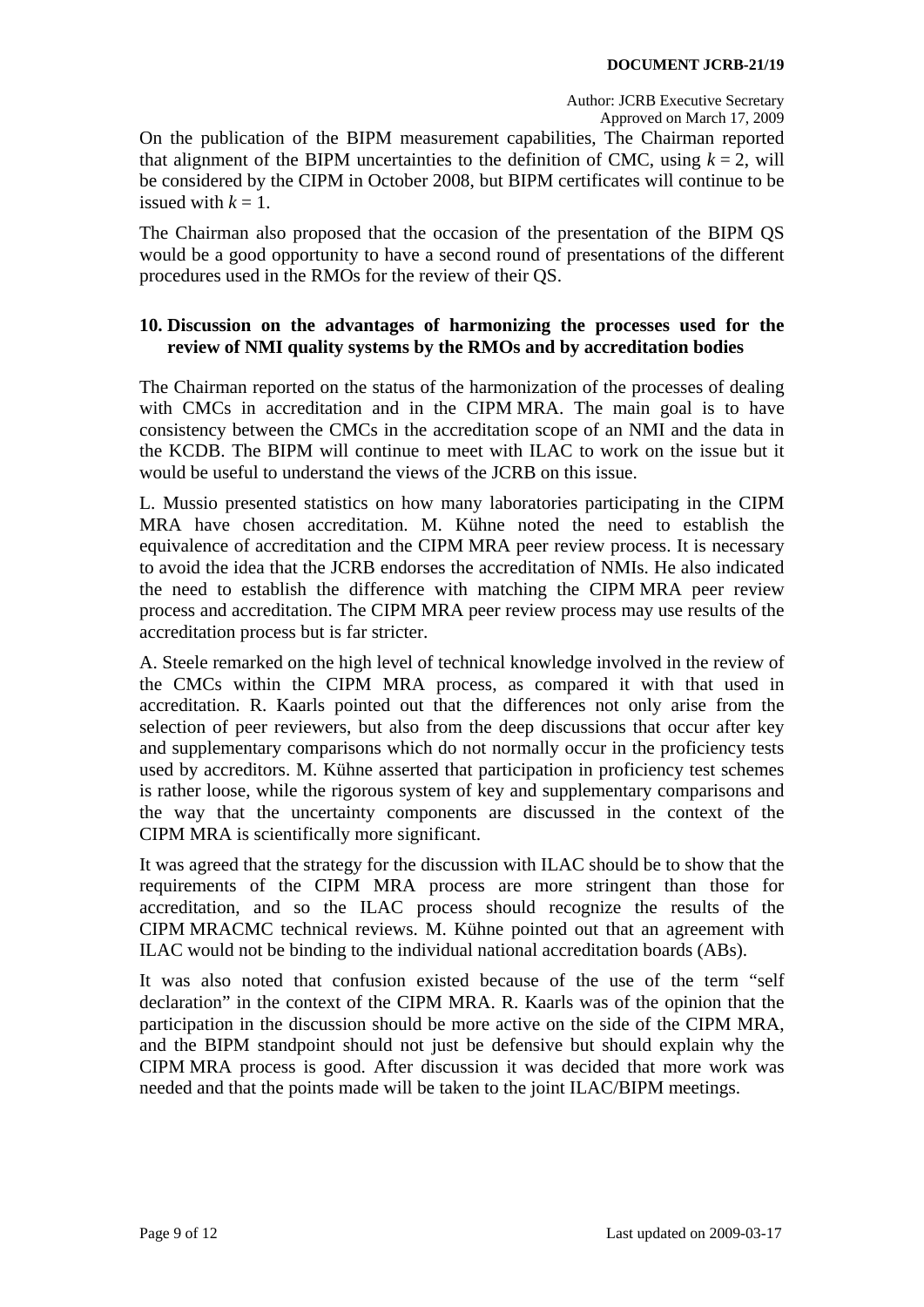### <span id="page-9-0"></span>**11. Actions to promote participation in the CIPM MRA and its implementation in NMIs**

This item was covered in item 3 of the agenda.

### <span id="page-9-1"></span>**12. Report on current CMC inter-regional reviews and matters arising from meetings of the CC working groups on CMCs**

L. Mussio presented a summary of items discussed in CC meetings that might be of concern, or are related, to the JCRB (see document JCRB 21.13).

The Chairman answered the question of why the BIPM capabilities will not be featured in the KCDB, explaining that, unlike NMIs, BIPM services are only available to its Members and the BIPM is not a signatory of the CIPM MRA. A. Steele asked whether the decision that the BIPM will not become a signatory remains valid. The Chairman answered that this decision lies with the CIPM and that currently there is not change. C. Thomas remarked that the BIPM capabilities will not be part of the KCDB.

L. Mussio drew attention to the discussions in a number of CCs about limiting the number of participants in KCs. It was agreed that the choice of participants lies with the CCs, but that this choice should be driven by scientific considerations and the capacity of participating NMIs to act as links for future regional KCs.

#### <span id="page-9-2"></span>**13. Other business:**

M. Kühne informed the JCRB that EURAMET will undertake the review of INPL's CMCs (Israel) as it did for NIS (Egypt). EURAMET received a similar request from the JISM (Jordan), but it was not accepted on the basis that the JISM is neither a Corresponding NMI of EURAMET nor a Member of the BIPM or Associate of the CGPM. As EURAMET is not currently in a position to accept further countries, further requests will be forwarded to the JCRB. P. Espina reported on the present status of Jordan and Syria.

A. Steele asked if there is a minimum number of countries needed to form an RMO. The Chairman answered that this is a very difficult issue and will be taken to the CIPM for inclusion in their discussion on the approval of new RMOs.

A. Steele informed the JCRB that SIM is reviewing its position with regard to Legal Metrology and may be sending requests for information on how this role is managed in the other RMOs. The Chairman asked if there are any implications foreseen in the process. A. Steele answered that there may be problems because the members of SIM in general are not the legal metrology organizations of the countries.

A discussion followed on the general issue of relations between the Legal Metrology Bodies and the NMIs at both, national and regional levels.

The Chairman raised the point of the letter submitted by W. Louw on the request for the approval of AFRIMETS. A. Steele congratulated AFRIMETS for the work done in the creation of the structure, and moved to recommend the approval of AFRIMETS, considering that is not a new RMO but the expansion of the existing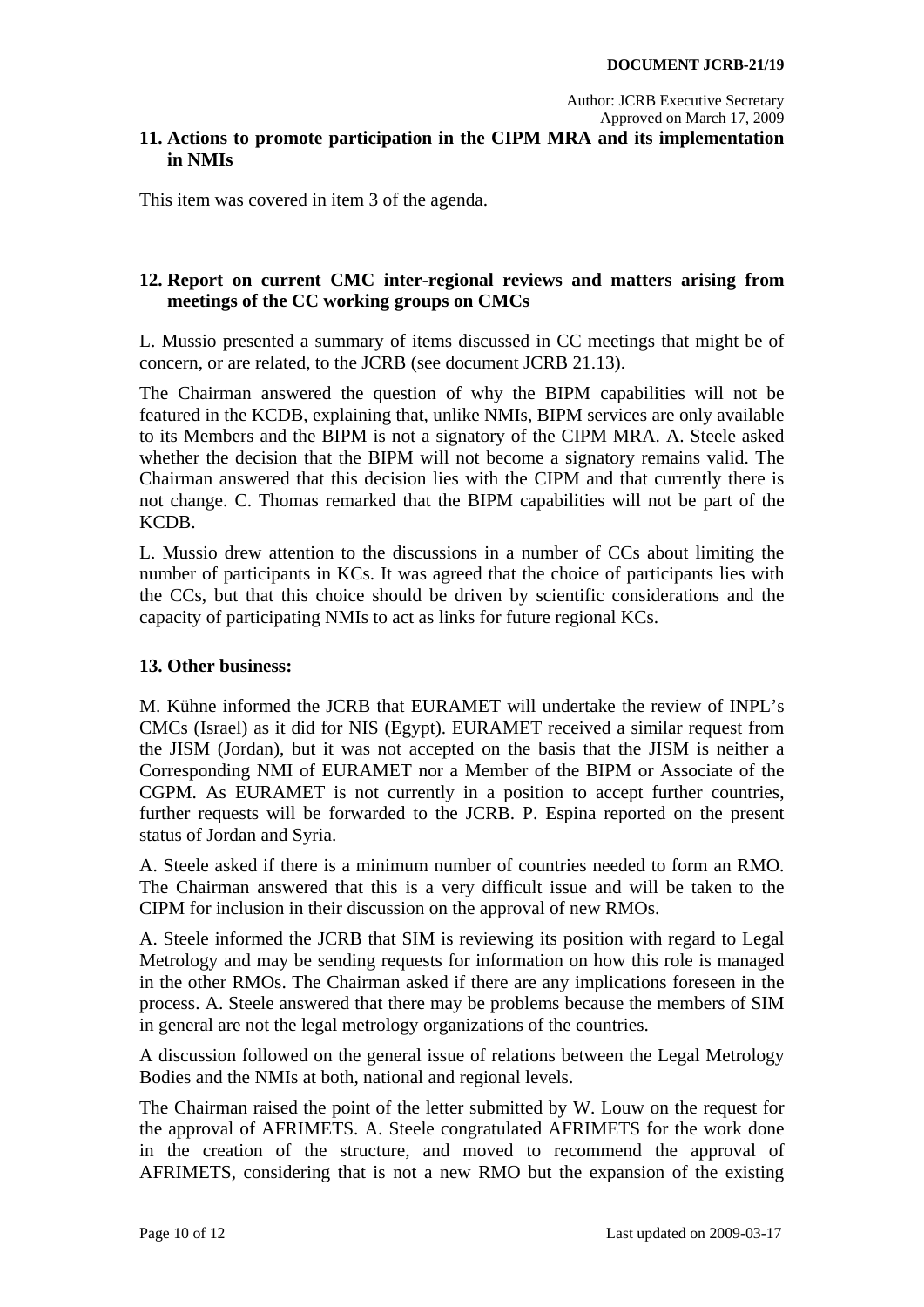Author: JCRB Executive Secretary

Approved on March 17, 2009

SADCMET. C. Thomas asked if the name AFRIMETS will replace the name SADCMET in the KCDB as it will require a considerable amount of work to implement the change.

<span id="page-10-4"></span>**Recommendation 21/5 The JCRB recommends that the CIPM approve AFRIMET as an expansion of SADCMET.** 

#### <span id="page-10-0"></span>**14. Next meetings:**

#### **14.1 JCRB meetings**

<span id="page-10-1"></span>Next meeting: BIPM, Sèvres, France, 17-18 March 2009

Approved

Second 2009 meeting: On behalf of COOMET, S. Komissarov invited the JCRB to hold the meeting in Kazan, Republic of Tatarstan, Russian Federation.

Approved

#### **14.2 Other meetings**

<span id="page-10-2"></span>BIPM QS presentation to RMO panel of experts. BIPM, Sèvres, France, 16 March 2009.

Forum on Metrology Programs for States in Development, BIPM, Sèvres, France, 19 - 20 March 2009.

#### <span id="page-10-3"></span>**15. Meeting closure**

The Chairman thanked the delegations for their participation in the meeting. Having no further issues for discussion, the meeting was adjourned.